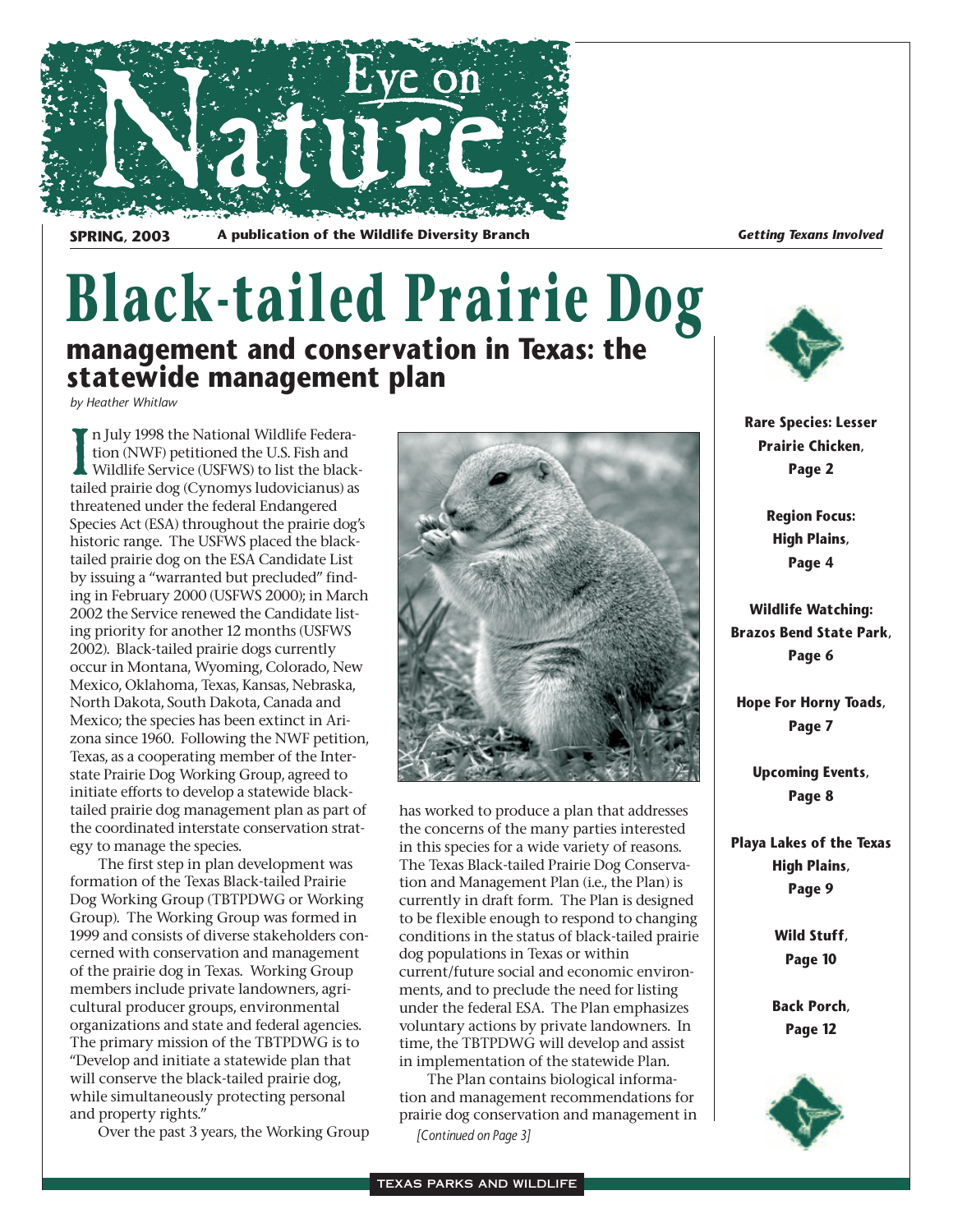# **Rare Species**

**Eye On Nature** Spring, 2003

**Texas Parks and Wildlife Department** *To manage and conserve the natural and cultural resources of Texas and to provide hunting, fishing and outdoor recreation opportunities for the use and enjoyment of present and future generations.*

> **GOVERNOR OF TEXAS** Rick Perry

**COMMISSION** Katharine Armstrong, Chairman **Austin** Ernest Angelo, Jr., Vice-Chairman **Midland** John Avila, Jr. **Fort Worth** Joseph B.C. Fitzsimons **San Antonio** Alvin L. Henry **Houston** Philip Montgomery **Dallas** Donato D. Ramos **Laredo** Kelly W. Rising, M.D. **Beaumont** Mark E. Watson, Jr. **San Antonio** Lee M. Bass, Chairman-Emeritus

**Fort Worth**

**Executive Director** Robert L. Cook

**Acting Wildlife Division Director** Scott Boruff

**EYE ON NATURE STAFF Mark Klym** Editor **Sachi Shinagawa** Junior Editor **John Herron** Production Manager

Texas Parks and Wildlife Department receives federal financial assistance from the U.S. Fish and Wildlife Service. Under Title VI of the Civil Rights Act of 1964, Section 504 of the Rehabilitation Act of 1973, Title II of the Americans with Disabilities Act of 1990, the Age Discrimination Act of 1975, and Title IX of the Education Amendments of 1972, the U.S. Department of the Interior and its bureaus prohibit discrimination on the basis of race, color, national origin, age, disability or sex (in educational programs). If you believe that you have been discrimi-nated against in any Texas Parks and Wildlife program, activity, or facility, or if you desire further information, please call or write: The U.S. Fish and Wildlife Service, Office for Diversity and Civil Rights Programs - External Programs, 4040 N. Fairfax Drive, Webb 300, Arlington, VA 22203, (703) 358-1724.

# **Lesser Prairie Chicken update**

*By Steve DeMaso*

petition to list the lesser prairiechicken (LPC) as threatened under the Endangered Species Act was submitted to the United States Fish and Wildlife Service USFWS in 1995, and the USFWS issued a "warranted, but precluded" listing for the lesser prairie-chicken in 1998. The status of the LPC will be reviewed annually by the USFWS and formal listing as threatened may result.

Lesser prairie-chicken numbers and their distribution have significantly decreased, since pre-settlement of southwestern prairies. It is hypothesized that cultivation of native rangeland, control of sand sagebrush (Artemesia filifolia) and shinnery oak (Quercus havardii), fragmentation of existing suitable habitat and other humaninduced changes to the landscape are responsible for the decline.

Adequate cover is among the greatest factors affecting LPC populations, and the continued loss of shrub/grassland habitat remains the greatest threat to the LPC's future. Preserving these shrub/grassland communities and properly managing rangelands can help landowners augment local LPC populations and populations of other species that rely on similar habitats.

The Wildlife Division staff of TPWD has proposed closure of the statewide LPC hunting season to conserve populations and provide potential brood stock for Texas and other states currently involved in prairie chicken restoration efforts. Currently, there



is a two-day open season for LPCs in eight Panhandle counties. Anyone wishing to provide TPWD with comments regarding the season closure can comment at http://www.tpwd.state.tx.us/involved/pubhear/local\_meetings.htm

The LPC interstate working group has begun work on a "National Lesser Prairie-Chicken Initiative." This initiative will be similar to the "Northern Bobwhite Conservation Initiative" developed by the Southeast Quail Study Group. The Plan will be based on Bird Conservation Regions (BCRs) and have habitat and population goals for each BCR. Hopefully, the initiative will be integrated in with other bird plans, such as Partners in Flight and the Northern Bobwhite Conservation Initiative to provide "wall-to-wall" bird conservation. The initial draft of the initiative should be complete by early fall.

*Steve is the Upland Game Bird Program Leader.* 

## **Did You Know?**

The largest prairie dog colony on record existed in Texas. It measured 100 miles wide, 250 miles long and contained an estimated 400 million prairie dogs.

America's most endangered mammal, the black-footed ferret, depends on blacktailed prairie dog colonies for food and shelter. Mountain plovers and burrowing owls also make prairie dogs colonies their home.

Prairie dogs are active during the day. They spend about one-third of their time feeding, and the remainder of daylight involved in social interactions with other colony members, as well as working on burrows and mounds and responding to alarm calls.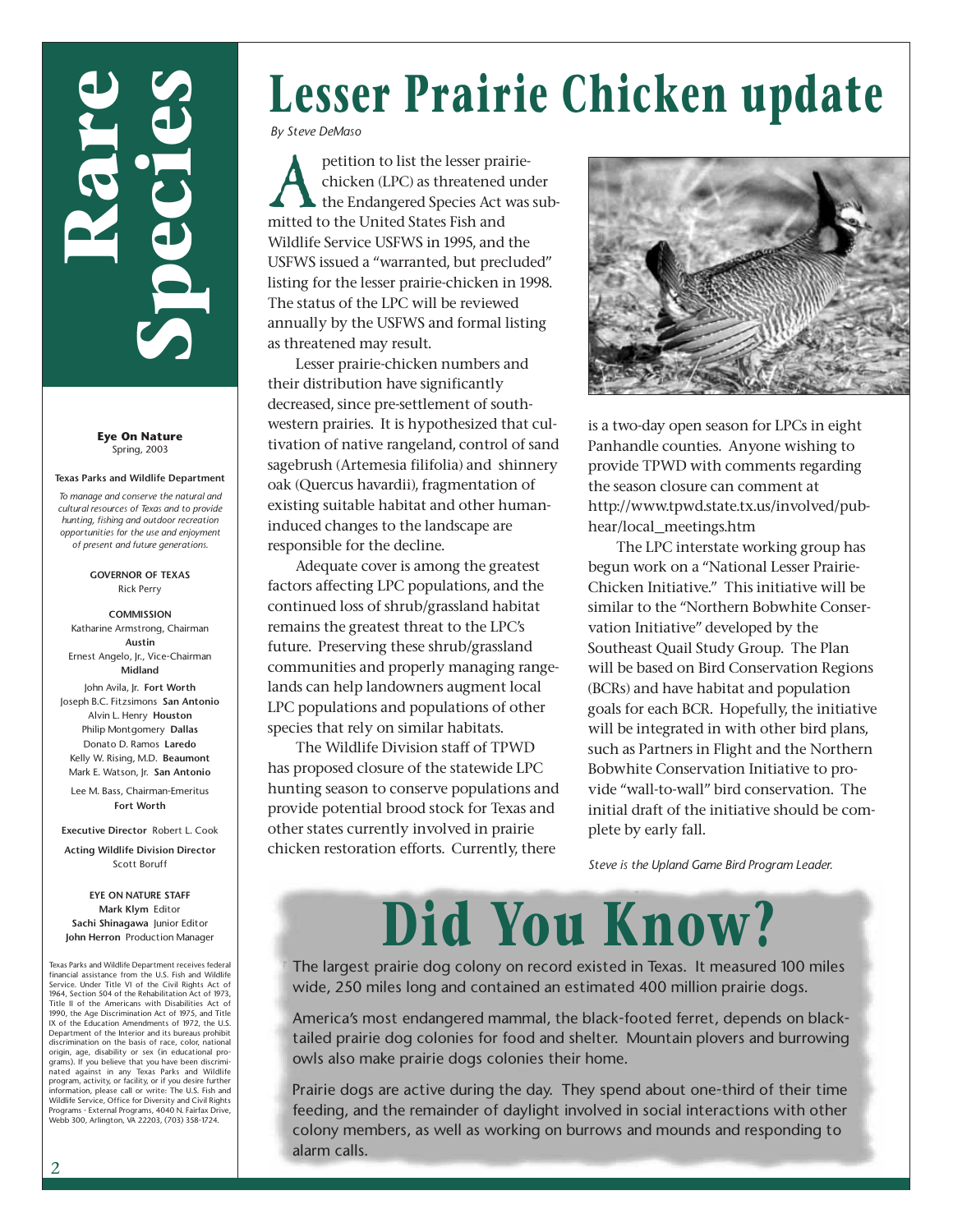*[Black-tailed prairie dog continued]* Texas. It includes a review of the species over its historic range, and specific Goals, Objectives and Strategies designed to promote prairie dog conservation and long-term population sustainability in the state. Components of the Plan include scientific assessment of current conditions, science-based recommendations for conservation and recovery of the species, and identification of realistic management strategies that will result in desired outcomes for all stakeholders. Annual review will provide opportunities to make adjustments with respect to the management needs of prairie dogs and their associated shortgrass prairie habitats, in addition to the changing needs and expectations of the public and various agencies responsible for conservation of natural resources in Texas.

Although the Plan is still considered to be a "draft," it is close to completion and is only lacking the inventory data needed to complete the management strategy. Since 1999, Texas Parks and Wildlife Department (TPWD) has supported the Working Group and its planning mission in the forms of personnel time, administrative support and funding for field research and an aerial map-based inventory of prairie dog towns. The inventory is a statewide count of the total number of acres occupied by prairie dogs at a given time; in other words, it is a snapshot in time that indicates how many occupied acres existed when the inventory was conducted. Inventory data will guide future monitoring efforts, which will be regular and planned censuses of occupied acres at specific sites. The purpose of monitoring is to detect changes in occupied acreage over time.

Much of the strength of the Texas Black-tailed Prairie Dog Conservation and Management Plan lies in its

Goals, Objectives and Strategies. They were identified and agreed upon by the Working Group over 3-years of Plan development. As a result, they address the needs and concerns of many stakeholders. Below is a brief summary of the Plan's Goals; note that associated with each Goal are a number of Objectives (identification of specific task) and Strategies (identification of how the task will be accomplished) that are too numerous to outline completely here, although I have included a few examples: **Goal 1:** Determine the Current Population Size of Black-tailed Prairie Dogs in Texas and Establish a Long-term Monitoring Program

**Objective 1:** Inventory prairie dog population over the Texas range of the species.

**Strategy B:** Insure that inventory and data recording methods respect the confidentiality of private landowners.

**Strategy D:** Establish criteria for determining where prairie dog conservation, management, research and education efforts could be concentrated. **Objective 2:** Establish monitoring protocol, timelines and select sites. **Strategy B:** Locate monitoring sites strategically throughout the species' historic range in Texas using the statewide inventory to refine site selection. Sites should be large enough to yield sufficient data, but small enough to be manageable from the perspectives of financial and personnel needs. **Goal 2:** Increase Landowner and Public Tolerance of Prairie Dog Presence by Education and Outreach **Objective 1:** Develop and implement education and outreach programs that focus on the black-tailed prairie dog and related human health issues, in addition to the structure, function and ecological and economic values of prairie ecosystems.



**Goal 3:** Develop Management Options and Guidelines That Conserve Prairie Dogs at Long-term Sustainable Levels

**Objective 3: Use current incentives** and develop new ones to encourage tolerance and conservation of prairie dog populations on private and public lands.

**Goal 4:** Review and Make Recommendations for Regulatory Changes in the Status of Black-tailed Prairie Dogs **Objective 1:** Review statutes to assure that all state laws related to prairie dogs are known.

**Objective 2:** Evaluate whether the current statutes allow for the effective conservation and management of the species in the state.

**Goal 5:** Identify research needs and programs to facilitate long-term viability of Black-tailed prairie dogs in Texas Goal 6: Achieve conservation and management of the black-tailed prairie dog in Texas by implementing the Plan

The Working Group felt it was important to state that implementation of the Plan (i.e., Goal 6) was a necessary component of the planning process. The success of Texas' statewide prairie dog plan will depend on the implementation abilities of the Working Group and other interested stakeholders. Resolution of the prairie dog situation at the Lubbock Land Application Site (LLAS) is an example of the Plan's usefulness in promoting partnerships between private and public entities. The statewide Plan and its clearly outlined goals provided a strong foundation upon which the City of Lubbock developed its short-term LLAS prairie dog management plan.

The Plan will be made available for public comment in the near future. We will make every effort to include all interested parties in the process. For more information on the Texas Black-tailed Prairie Dog Conservation and Management Plan please contact Heather Whitlaw at heather.whitlaw@tpwd.state.tx.us or the TPWD Wildlife Diversity Program office in Austin (512) 912-7040.

*Heather is the Endangered Resources/Wildlife Diversity Specialist for Wildlife Region 1 working out of Lubbock.*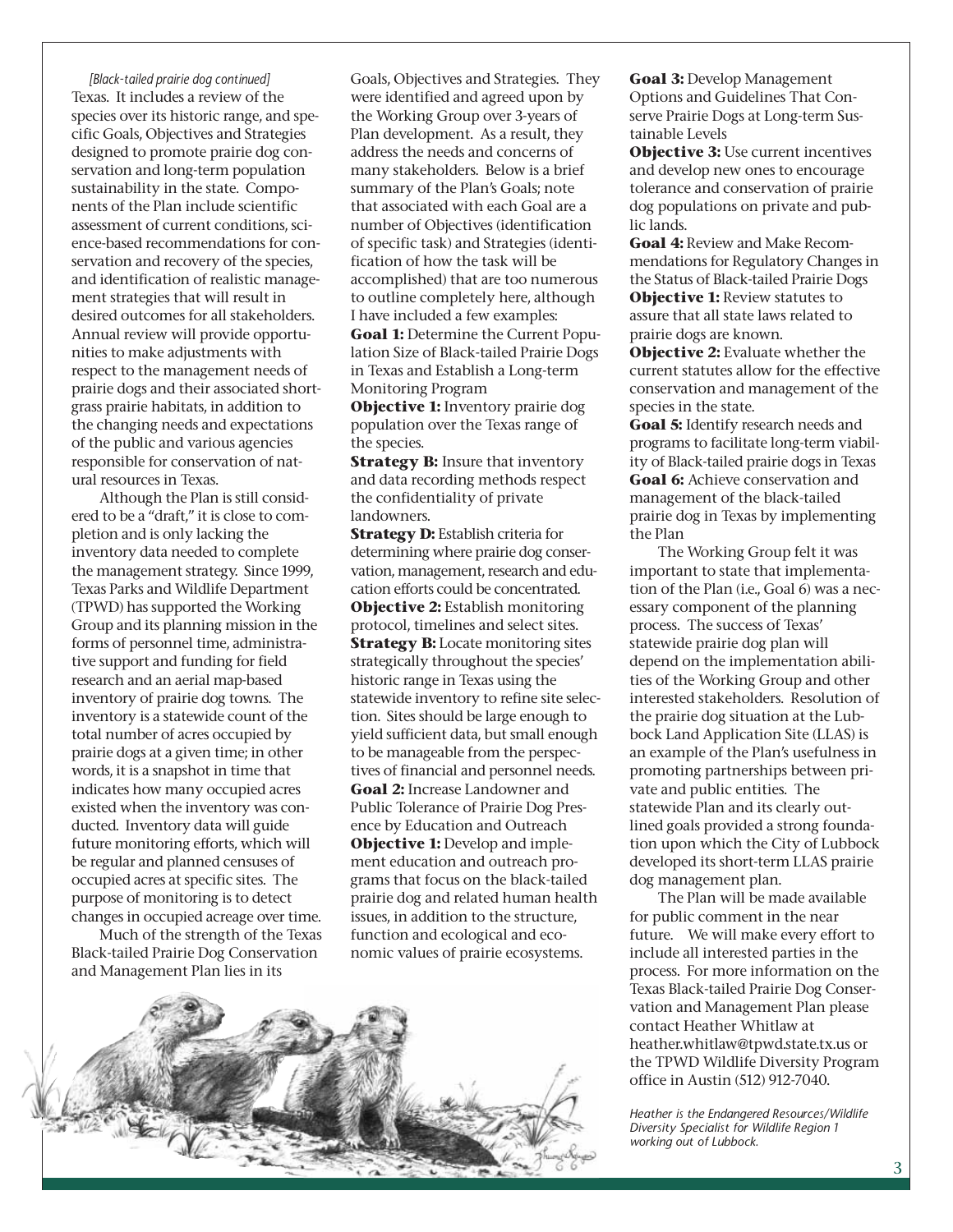The Great American Desert." In<br>1820, explorer Stephen Long<br>used these words to describe the<br>High Plains-an area of short-and mid-1820, explorer Stephen Long used these words to describe the High Plains-an area of short-and midgrass prairies at elevations of 600 to 1,500 meters east of the Rocky Mountains. Except for the badland scenes in old Westerns, depicting endless miles of windswept, seemingly barren landscape, the High Plains have been generally overlooked, avoided or misunderstood. Early nineteenth-century descriptions of the High Plains ranged from "rolling green velvet" to "nothing but dirt and prickly pear cactus," illustrating the immense variability of the landscape. **""** 

The area's inhospitable naturescarcity of water and trees, dramatic temperature changes, endless wind and harsh climate-deterred all but the hardiest of frontiersmen and homesteaders. Although in many ways a last frontier of modern-American civilization, materials from archeological sites across the High Plains provide evidence of human occupation by nomadic hunter-gatherer peoples dating back to paleo-historic periods.

Looking beyond the apparent emptiness of the landscape, the High Plains ecosystem contains its own unique riches. Grasslands, also known as prairies, occupy more area than any other ecosystem in North America and can be further divided into three groups, tallgrass, midgrass and shortgrass, based on the types of grasses growing in those areas and their response to available rainfall. The eastern boundary of the High Plains is often cited as the 100th meridian but the vegetation boundaries are flexible, varying with topography and weather patterns. Located in the rain shadow of the Rocky Mountains, the semi-arid High Plains is typically shortgrass prairie, with precipitation averaging less than 20 inches per year. (By contrast, the tall-grass prairies of the midwestern states may receive as much as 39 inches of rain per year.)

Prairie landscape is generally flat to rolling plains, with deep, well drained, loam and clay soils, supporting cool-season grasses, forbs and shrubs. Dominant plant species of the

## **High Plains: yesterday, today and tomorrow**

*By Vicki Sybert*



High Plains are bunch grasses such as blue grama and sod grasses such as buffalo grass and western wheatgrass. Their root systems make up 90 percent of the plant's mass. Most prairie plants have evolved to be drought- and windresistant, and have tough root systems to anchor the soil, and to find and store water and nutrients underground. Herbaceous plants grow less abundantly on the short-grass prairie. They typically have short life cycles growing quickly during times of adequate rainfall. These fast-growing forbs may have beautiful flowers that can quickly transform the prairie into blankets of color and are the dominant food sources for deer and pronghorn antelope.

Many plants of the High Plains are dormant during the extremes of summer heat and winter cold, growing in late spring or early summer and again in the fall. This allows the High Plains to support the many forms of wildlife that eat, nest or hide in the foliage. Despite the semi-arid climate of the region, the shortgrass prairie displays an abundant and diverse array of plants and wildlife. A square meter of short-grass prairie can contain 12 or more plant species. Within this system

the two dominant grasses flourish and support a spectrum of animal life many of which are endangered, at-risk, rare or declining. Black-footed Ferret, Black-tailed Prairie Dog, Bison, Pronghorn and Swift Fox are just a few examples of species inhabiting shortgrass prairies. Prior to the 1800s, the shortgrass prairie teemed with Bison, Gray Wolves, Elk and Grizzly Bears, and has been compared to the density and diversity of mammals found on the African Serengeti.

More than any other ecosystem, grasslands have experienced significant conversion to agricultural land uses. Drawn by the fertility of soils and abundance of land, settlers of the Great Plains took the plow to the prairie to plant corn, wheat and other grains to feed a growing nation. Surface water is scarce in the High Plains. It was not until wells were dug and windmills erected in the late 1800s and early 1900s that underground water sources were available to the newly formed settlements for livestock and irrigation for farmlands. The Ogallala Aquifer, one of the largest aquifer systems in the world, stretches across parts of eight plains states underlying about 174,000 square miles,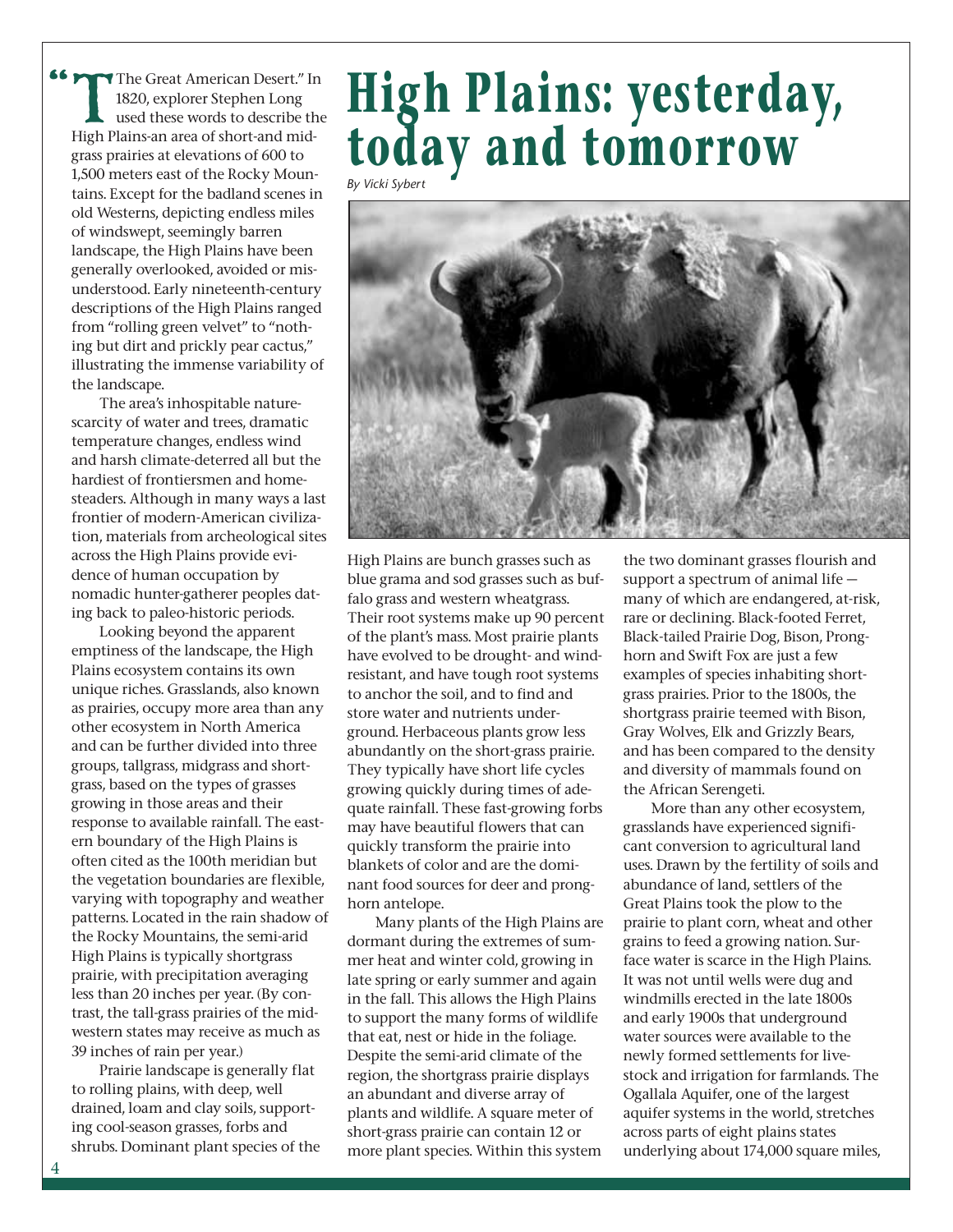20.4 percent of which lies beneath the Texas High Plains.

The loss of native prairie landscape is particularly evident in Texas with 80 percent of the original pre-settlement shortgrass and mixedgrass prairies converted to other landcover types. Presently, most populations of prairie wildlife exist in scattered, isolated remnants of prairie landscape. The broad scale loss of grasslands has produced dramatic declines in the diversity of plant and animal species. As many as 55 species of prairie wildlife are currently listed under the Endangered Species Act as endangered or threatened.

Birds are perhaps the most enjoyed and closely watched of all wildlife, and prairie grasslands birds are no exception. Historically, the influences of prairie fire, bison grazing and cyclical periods of drought created a geographic mosaic of grasses, prairie wildflowers and other plants that varied in composition, height and density throughout the prairie. This mosaic furnished a variety of habitat that grassland birds used for nesting, feeding and cover. With the advance of human settlement and the conversion of native prairie to cultivated fields, the diversity of the mosaic and abundance of habitat was sharply reduced. Populations of prairie grassland birds declined in the wake of these changes. Affected species include Golden Eagle, Ferruginous Hawk, Prairie Falcon, Burrowing Owl, Long-billed Curlew, Mountain Plover, Cassin's Sparrow, Lark Bunting, Chestnut-collared Longspur, Lesser Prairie Chicken and Scaled Quail, among others.

Native prairie birds inhabit one of four generalized habitats; prairie wetlands and waterways; areas associated with and produced by large grazing animals; less-grazed grasslands with a shrub component; and unique habitat created by Black-tailed Prairie Dog towns. Prairie birds show a steeper, more consistent and more geographically widespread decline than any other group of birds in North America. For some species like the Burrowing Owl, Long-billed Curlew and Mountain Plover, habitat loss associated

with reduction in acreage of Blacktailed Prairie Dog towns is a prime factor for decline. For other prairie grassland birds, lack of habitat diversity, introduction and invasion of non-native grasses, degraded riparian corridors and timing and intensity of grazing may be significant factors.

Decline of black-tailed prairie dog towns throughout the shortgrass prairie has harmed populations of Burrowing Owls who use the burrows for their nests, Mountain Plovers who find suitable nesting grounds among short grasses created by Black-tailed Prairie Dogs, and Ferruginous Hawks who depend highly upon Black-tailed Prairie Dogs for food. Black-tailed Prairie Dogs are at the center of the shortgrass prairie's web of life, with more than 25 species either dependant on or actively using habitat created by prairie dog towns.

Loss and fragmentation of rural lands is accelerating mainly due to the combined influence of weakened agricultural economies and increased demands of large urban populations. Texas leads all other states in loss of rural farming and ranching lands. Conversion of rural land to urban uses in Texas from 1982 to 1997 exceeded 2.6 million acres, the annual rate of conversion from 1992 to 1997 nearly doubled from the previous 10 years.

Conservation opportunities and challenges in the Texas Panhandle require that citizens become wise stewards who balance their agricultural and rangeland needs with restoring prairie ecosystems and associated native wildlife. The requirement of relatively large tracts of shortgrass prairie means that conservation of species such as Swift Foxes and Lesser Prairie Chickens — which require well developed shortgrass or climax mixed-grass habitats, could provide a foundation for the protection of many other species that require less acreage of the habitat. Swift Fox and Lesser Prairie Chicken are broadly appealing species of little controversy, that would serve well as focus species for conservation and management of prairie ecosystems.

Since private lands account for the overwhelming majority of prairie

acreage nationwide, and especially in Texas with 97 percent of all land privately owned, voluntary conservation and restoration efforts by private landowners are critical to successfully restoring a healthy prairie ecosystem and associated wildlife on the High Plains. Current conservation efforts focus on collaboration and partnership between representatives from state and federal agencies, conservation organizations, industry, universities and research institutes and particularly private landowners. Incentive programs provide financial assistance to implement conservation practices described in site-specific wildlife management plans. Education through various outreach and conservation programs and publications is another mechanism to increase public awareness. Ecotourism is quickly becoming a means of both educating the public and compensating landowners for conserving habitat. As we look to the future, the frontier spirit and proud history of the plains survives. This determination is exemplified in the flourishing partnerships and creative solutions being put into practice to insure the conservation success of the High Plains ecological community and the unique medley of species that inhabit this often misunderstood and unappreciated region of our state.

*Vicki is a Regional Interpretive Specialist working in Region 1 out of Lubbock.*

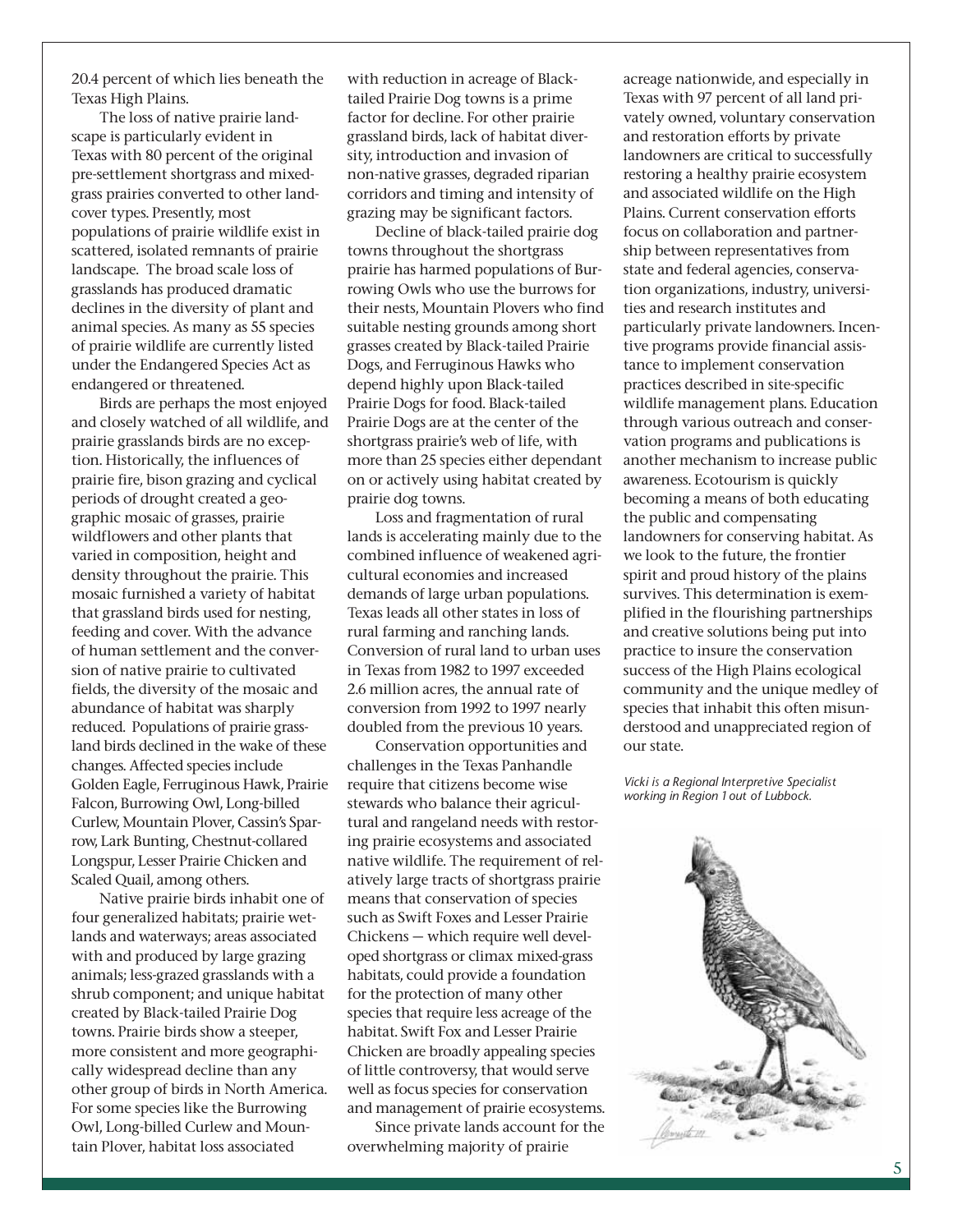## **Wildlife Watching at Brazos Bend State Park**

*By David Heinicke*

There are very few states in the U.S. with the diversity<br>of Texas and few places in the state of Texas with the<br>diversity of Brazos Bend State Park. This 5,000-acre<br>park lies on a strategic crossroads of habitats. of Texas and few places in the state of Texas with the diversity of Brazos Bend State Park. This 5,000-acre park lies on a strategic crossroads of habitats, vegetation types and migration routes. Within the park's boundaries you will find many distinct ecosystems represented. Coastal Tall grass Prairie, Bottomland Hardwood Forest and several different Aquatic ecosystems including freshwater marshes, swamps, lakes, creeks and a major river, the Brazos, are all represented at the park.

The area where ecosystems overlap is called an Ecotone. Because of the overlapping of ecosystems, ecotones are typically good

places to view wildlife as

well as discover diverse plant communities. Add in the fact the Brazos Bend is just 40 miles from the Gulf Coast and smack dab in the middle of the central flyway and you have one of the best, most diverse wildlife watching opportunities in Texas.

The most well known resident at the park is probably the American Alligator. Brazos Bend hosts a population of around 300 adult alligators and is probably one of the best places in the state to view these huge reptiles in the wild. The warm days of spring or fall are probably the best for viewing. Temperature extremes, either hot or cold, force these animals into the water were they can be much more difficult to view. Please give the alligators plenty of room if they are near the trail and never feed the alligators. Simply follow the rules of "Alligator Etiquette," given to you as you enter the park, and you and the alligators can have a great day.

With Brazos Bend's location in southeast Texas, its close proximity to the coast and being along the central flyway all make the park a bird watchers delight. The park's bird checklist now totals nearly 300 species. Spring days in April and May welcome warblers, tanagers and orioles, passing through on migration to points north. Summer plays host to a variety of breeding species of birds such as Purple Gallinules, Black-Bellied Whistling Ducks, Painted Buntings, Summer Tanagers, Prothonatary Warblers, Roseate Spoonbills and variety of Herons and Egrets. Fall brings the rush of migrating song birds heading south as well as huge flocks of Ducks, Geese and Sandhill Cranes. Bald Eagles are also

seen in the fall. It is not uncommon to spot one of these magnificent birds from the 40-foot observation tower as it soars over Pilant Lake in search of an easy meal. These birds along with a variety of warblers, sparrows and other species enjoy the mild winters here. No matter what the season there is  $t$   $m$ always an interesting and chang-

ing variety of bird life to be found.

With so much to see you could spend as much time as you want watching the park come alive. Start out at sunrise with the chucks and cackles of the Purple Gallinule along with the squeaks of the Whistling Ducks passing

overhead on 40-Acre Lake. By mid-morning the butterflies are fluttering in abundance in the open meadows around Hale Lake and the alligators are basking on logs and low sunny banks all over the park. The mid day heat brings dragonflies buzzing and darting over basking turtles and Bullfrogs. By sunset the Barred Owls are calling from deep in the forest and Great Horned Owls hoot from perches overlooking grasslands as any of the park's seven species of bats might be patrolling overhead. After dark a deafening chorus of thousands of frogs welcomes the night. This is when the park really comes alive. A flashlight shining over the water will illuminate ruby red pin points of light in the water, these are Alligator eyes. Dusk and dawn are the best time to see many of the parks nearly 35 species of mammals, including Bobcat, River Otter and Coyote.

Other wildlife viewing opportunities can be found nearly anywhere in the park. On weekends check in at the nature center for recent sightings and suggestions on where in the park to visit. Join us for one of our guided birdwatching, butterfly-watching and even dragonfly-watching hikes. For plant and animal checklists, additional park information as well as schedule of interpretive programs and special events check out our Web site at www.bbspvo.org or better yet come visit Brazos Bend State Park, a nature lover's paradise.

*David is park naturalist at Brazos Bend State Park.*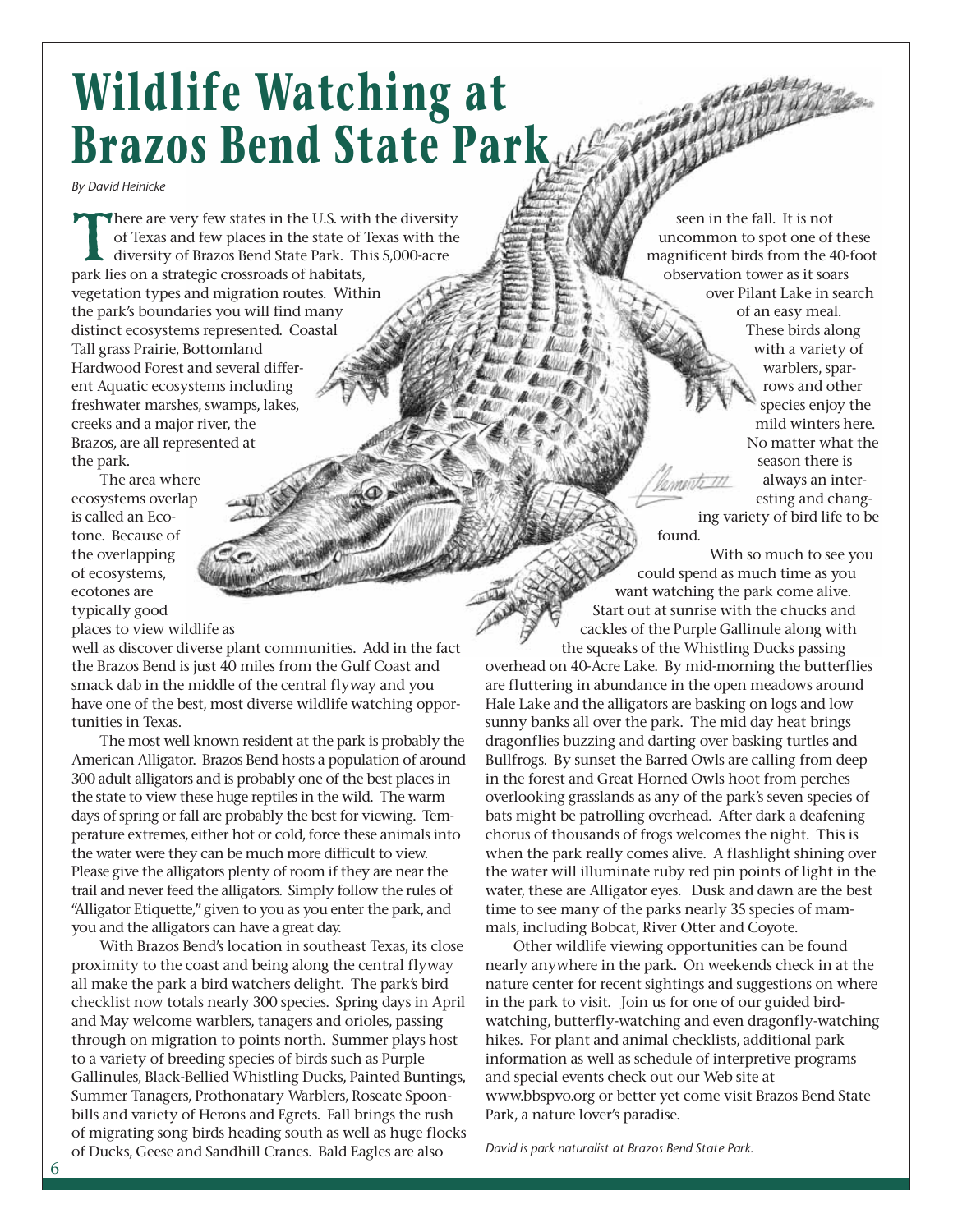

Forned lizards are the stuff of<br>Texas legends. Kids have kep<br>them in shoeboxes on the<br>back porch, stuffing them full of big Texas legends. Kids have kept them in shoeboxes on the red ants. They've traveled across the country by the boxload to Boy Scout jamborees. Purple and white ones adorn football pennants. One especially famous individual reportedly spent three decades in the cornerstone of the Eastland county courthouse. People love horny toads, but, unfortunately, the legendary horned lizard is now hard to find in many parts of Texas.

Once commonly encountered throughout most of the state, Texas Horned Lizards (the most widespread and familiar of Texas' three horned lizard species) have declined in much of the eastern part of their range. Fingers have been pointed at many culprits — pesticides, urbanization, changes in agriculture, the red imported fire ant and even malaria but the truth is that no one was systematically watching as horned lizards began slipping away. Now the Texas Parks and Wildlife Department is trying to piece together the puzzle of why our official state reptile declined and how to bring it back. The good news is you may be able to fit in some of the pieces. Read below to find out how to help.

**Texas Horned Lizard Watch** – Begun in 1997, this monitoring program asks volunteers to adopt a site or their county and report Texas horned lizard sightings, along with habitat data. Data have been submitted by over 200 volunteers from over 200 sites in 144 counties. Their findings

confirm that horned lizards are now rare from the Hill Country eastward; however, our volunteers did identify some bright spots. Horned lizards are still consistently seen in sandy soils of coastal counties and in the counties of the Post Oak Savannah (Figure 1 on the following page). Volunteer data also identified some important correlations. Horned lizards tend to be found where harvester ants (the horned lizards' preferred food source) are present and where red imported fire ants are absent. Texas Horned Lizard Watch is an important source of data about the current status of the species and is gathering valuable baseline information against which to compare future trends. Anyone can get involved! Monitoring packets are available for no cost from TPWD's Wildlife Diversity Branch.

**Hometown Horned Toads** – In 2001-02 and 2002-03, TPWD sponsored the Hometown Horned Toads essay contest for students. The goal

was for students to use interviews with older adults to gather information about if and when horned lizards might have declined in their community. During 2002, 223 essays were submitted representing data collected from 48 counties. Most essays suggested that horned lizards declined in the 1970s and 1980s. Most respondents believed that the causes of the decline were fire ants, urbanization and/or pesticides. Some students did an especially thorough job of analysis, such as the high school class in Childress who identified increases in roads and traffic and changes in agricultural practices due to the Conservation Reserve Program as the primary contributors to decline in their communities.

**Research** – Long-term research on Texas horned lizards has been carried on at the Chaparral Wildlife Management Area near Cotulla. Biologists there are studying the effects of land management practices on THL, including burning and rotational grazing. The Chaparral WMA is one of the best public places to try to spot a wild Texas Horned Lizard. Biologists suggest that the best time to visit is during late April or early May. Of course, the goal for many people is to once again have horned lizards on their property; however, additional information is needed about whether or not reintroduction of horned lizards could be successful. Dur-

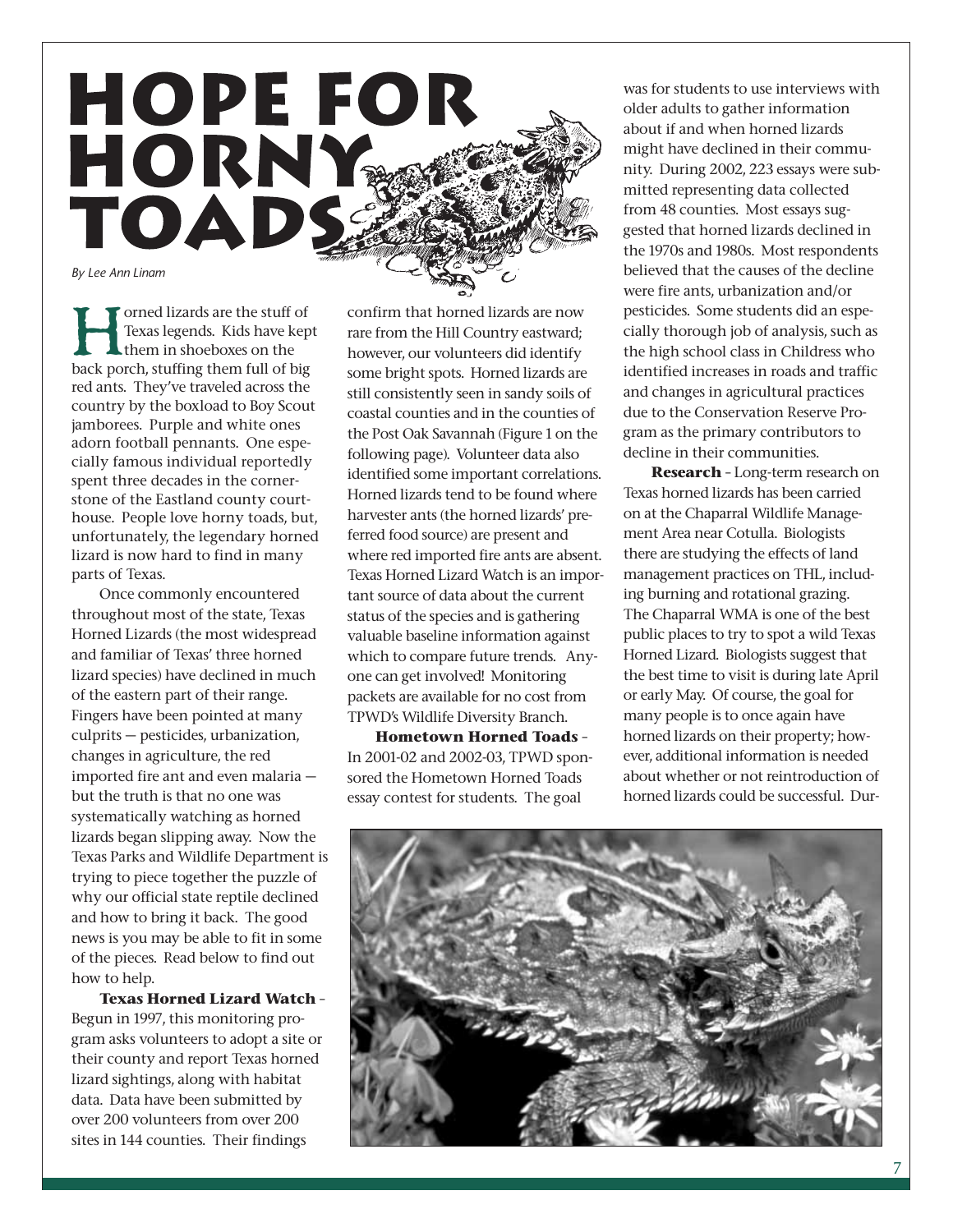ing 2002 the Horned Lizard Conservation Society received a grant from the Texas Parks and Wildlife Department to conduct an experimental reintroduction into apparently suitable habitat near Austin. You can support such efforts by getting involved in the Horned Lizard Conservation Society.

For more information on the above programs and how you can get involved contact:

**Texas Horned Lizard Watch** – 1-800-792-1112 or www.tpwd.state.tx.us/hornytoads **Hometown Horned Toads** – 1-800-792-1112 or www.tpwd.state.tx.us/htht

*Trackers Program out of Austin.*

*Lee Ann is monitoring coordinator with the Texas Nature*



**Figure 1. Texas Horned Lizard Prevalence – based on 1997–2002 Texas Horned Lizard Watch results**

## **UPCOMING EVENTS**

#### **Master Naturalist Training**

The Master Naturalist program fall training will start as early as February 2003. Application periods begin in December. For more information on a chapter near you, contact Michelle Haggerty at (979) 458-2034 or mhaggerty@wfsc.tamu.edu

The Master Naturalist program is a natural resource based volunteer program sponsored statewide by the Texas Parks and Wildlife Department and the Texas Cooperative Extension. Volunteers are offered a minimum of 40 hours training covering basic natural resource management, interpretation and functions of their local ecoregions. In return for that training and to receive certification as a Master Naturalist we ask that volunteers give back a minimum of 40 hours of service in natural resource community projects and seek an additional 8+ hours of advanced training in a natural resource subject of interest to them annually.

#### **Birding Festivals**

3rd Annual Texas Songbird Festival in Lago Vista May 2-4 Brownsville International Bird Festival in Brownsville July 23-27 Davis Mountains Hummingbird Festival in Fort Davis Aug. 15-18 Xtreme Hummingbird Xtravaganza in Lake Jackson Sept. 6 Hummer/Bird Celebration in Rockport Sept. 11-14 Birds of Prey Festival in McKinney Sept. 13-14 Celebration of Flight in Corpus Christi Sept. 25-28

#### **Workshops**

Hummingbird Workshop in Fredericksburg Nature Center April 8-10 Hummingbird Workshop in Austin April 19-20 Wildscapes Workshop in Austin May 17-18 Hummingbird Workshop in Rio Bravo Nature Center, Eagle Pass June 1-3 Hummingbird Workshop in Fort Worth Aug. 30-31

**Butterfly/Dragonfly Festivals**

4th Annual Dragonfly days in Weslaco May 17-18

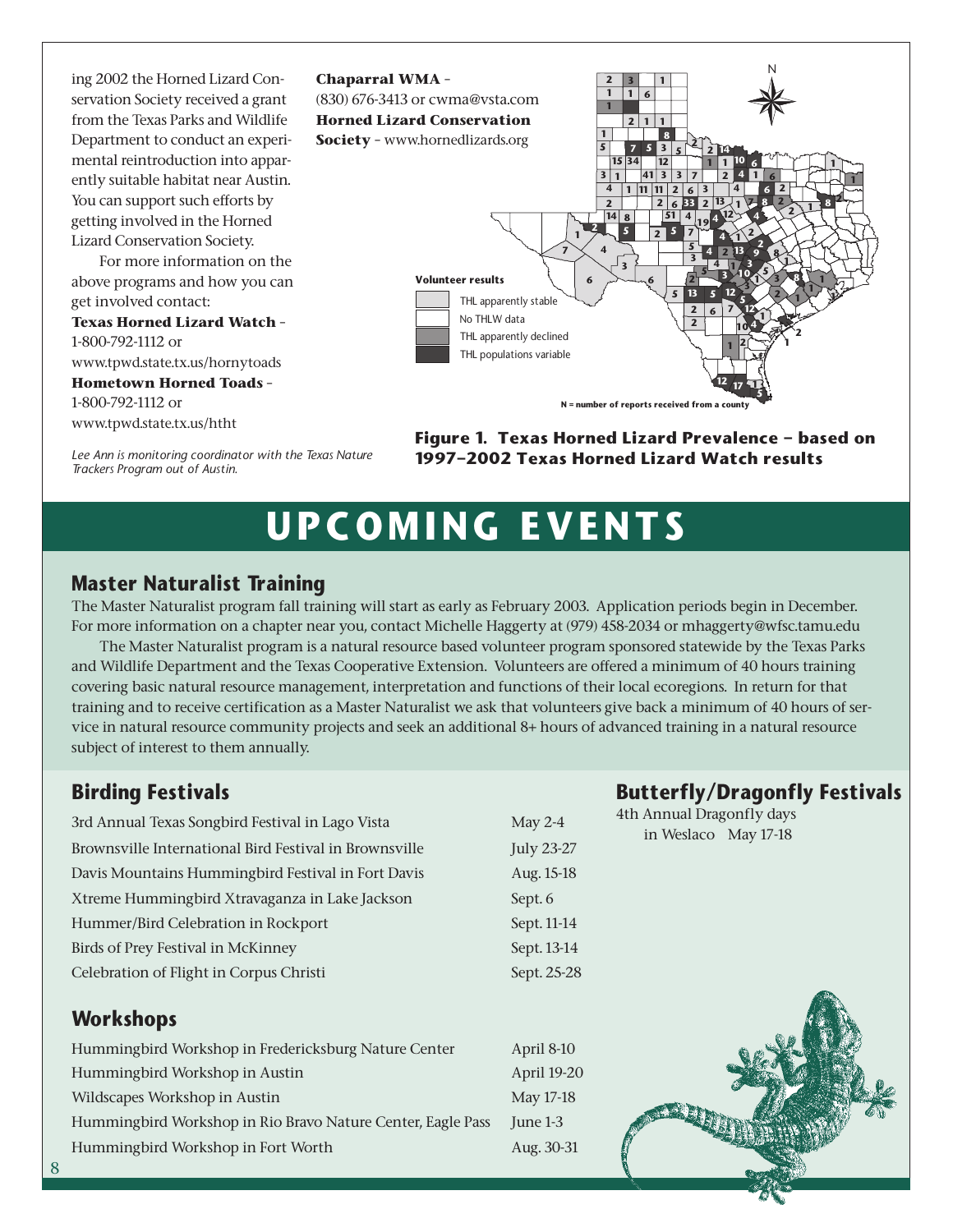## **Playa Lakes of the Texas High Plains**

*By Bill Johnson*



**Playa lakes are arguably the most<br>significant ecological feature in<br>the Texas High Plains, although<br>covering about two percent of the** significant ecological feature in the Texas High Plains, although covering about two percent of the region's landscape. Playas are shallow, circular-shaped wetlands that are primarily filled by rainfall, although some playas found in cropland settings may also receive water from irrigation runoff. Playas average slightly more than 15 acres in size. Although larger playas may exceed 800 acres, most (around 87 percent) are smaller than 30 acres. Approximately 19,300 playas are found in the Texas High Plains, giving us the highest density of playas in North America.

Compared to other wetlands, playas go through frequent, unpredictable, wet/dry cycles. In wet years they support the production of annual plants, such as smartweeds and millets. These plants produce a tremendous crop of seeds that are favored by dabbling ducks and other seed eating birds. The wet/dry nature of playas, along with their high plant production, means they produce an abundance of invertebrates. This productivity makes playas havens for birds and other wildlife throughout the year.

**Playa lakes and birds:** During migration periods, playas are often besieged with spectacular numbers of cranes, waterfowl and shorebirds. Playas are vital "refueling points" for shorebirds making their way to wintering areas on the Gulf Coast or south of the U.S. border. Surveys in the early 1990s documented that 30 species of migrating shorebirds used playa lakes, with American Avocets, Lesser Yellowlegs, Long-billed Curlews, Longbilled Dowitchers, Stilt Sandpipers and Wilson's Phalaropes being the most abundant. Most North American dabbling and diving ducks also use playas during migration. Blue-winged Teal, Green-winged Teal, Gadwall and Northern Pintails are common during early autumn. Gadwall and Bluewinged Teal remain long after Mallards and Northern Pintails have departed for their breeding grounds.

The Playa Lakes Region is second only to the Gulf Coast in providing habitat for wintering waterfowl in the Central Flyway. The most conspicuous species during winter are Canada Geese and Snow Geese. Recent estimates suggest that 300,000 geese are found in the Playa Lakes Region. Mallards and Northern Pintails are the

most abundant wintering ducks.

Although important, playa lakes can be a harsh environment for wintering birds. The High Plains is subject to periodic drought and to hard freezes during winter. In a recent January waterfowl survey, it was estimated that more than 90 percent of the available playas (those with water) were frozen. During these extremely cold periods, waterfowl are forced to move to large reservoirs or rivers. Daily flights for ducks and geese foraging in agricultural fields can cover many miles. Waterfowl wintering in the playa region continually move to find suitable wetlands and food. This means the conservation of all playas, and other wetlands, is important.

Playas have a surprising number of nesting shorebirds and waterfowl. American Avocets and Black-necked Stilts are found on most playas, although their numbers vary depending on the amount of water available during spring and summer. Bluewinged Teal and Mallards that nest in the prairie grasses and wheat fields of the High Plains depend on playas as brooding areas for their young. During wet springs and summers, 250,000 waterfowl may be produced on playas.

**Playa lakes are threatened:** Since the first attempts to raise cattle and crops in the High Plains, playas have been subject to continual threats. Early settlers dug pits in playas to concentrate water and slow evaporation so that livestock would have a watering source during droughts. This practice continues today, although it is not as common as it once was. Most alteration to playas has been the result of farming practices. Estimates suggest approximately 70 percent of playas larger than 10 acres have had pits dug in them to concentrate water for rowwater irrigation. This form of irrigation is declining, as modern irrigation practices that rely on groundwater are more efficient. Road construction has also impacted playas. Approximately 10 percent of playas have roads constructed in their basins.

The most insidious threat to playas is an indirect effect of poor farming and grazing practices. Playas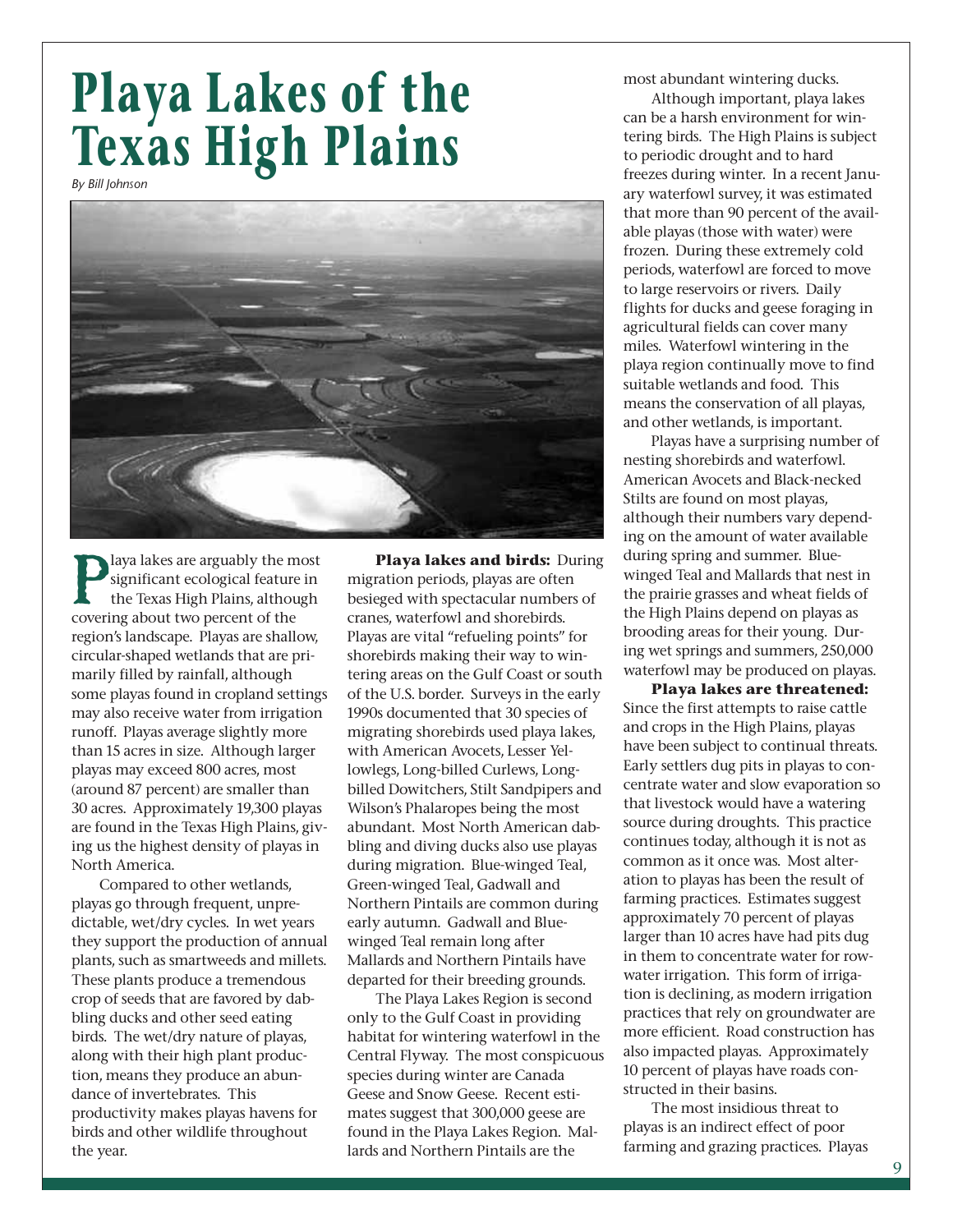## **Wild Stuff**



Texas Wildscapes: Gardening for Wildlife *By Noreen Damude, Kelly Bender*

The book is generously illustrated with beautiful color photographs of different kinds of gardens and the many kinds of birds, mammals, reptiles, amphibians and invertebrates that can be attracted to them. 250 pages, soft cover, 75 color photographs, 8 1/2" x 11" paperback, \$26.00. ISBN 1-885696-30-2



Texas Bats *By Merlin D. Tuttle*

This guide, produced by Bat Conservation International and the Texas Parks and Wildlife Department, includes descriptions of Texas's bats, photographs and range maps. It will convince readers that the bats' fearsome reputation is greatly undeserved. 76 pages, soft cover, 40 color photographs, 6" x 9" paperback, \$9.00. ISBN 0-9638248-8-0

To get your copy just fill out the form below.

Please make checks payable to: **TPWD Nongame Fund** 

and mail to:

**Texas Parks and Wildlife Department Wildlife Diversity Branch 4200 Smith School Road Austin, Texas 78744**

#### **PLEASE PRINT**

| How many copies?                                |  |
|-------------------------------------------------|--|
| <b>Texas Wildscapes: Gardening for Wildlife</b> |  |

| <b>Bats of Texas</b> |                                                                    |  |
|----------------------|--------------------------------------------------------------------|--|
|                      |                                                                    |  |
|                      |                                                                    |  |
|                      |                                                                    |  |
| City                 | the control of the control of the control of the                   |  |
| <b>State</b>         | Zip<br><u> 1989 - Andrea Station Books, amerikansk politiker (</u> |  |

in croplands have suffered severe sedimentation as a result of soil erosion in adjacent croplands. Playas affected by sedimentation tend to be shallower and lose their capacity to hold water. In rangelands, the problem facing playas is over grazing. Livestock allowed access to playa basins during the growing season often remove many of the seed producing plants that are preferred by waterfowl and other birds.

**Playas and the Ogallala:** Once the subject of much debate, mounting evidence points to playa lakes as a critical recharge source for the Ogallala aquifer. Playas filter and recharge as much as 95 percent of the water collected in the southern portion of the aquifer. Recharge occurs both through playa basins and along the perimeter of playas. Recharge occurring through playa basins flows downward through large cracks in the clay lining. These cracks eventually swell shut and become impermeable as the clay absorbs water following a rain. Recharge occurring along playa perimeters takes place after rainfall events leave flood-water standing outside the clay-lined basins. Because of their role in recharging the Ogallala, the conservation of playas is as important to humans as it is to wildlife.

**Conservation of playas:** Several conservation practices benefit playa lakes. The most common is establishment of a native prairie buffer around the perimeter of the playa basin. Grassland buffers slow or halt sedimentation. Their effectiveness largely depends on their size. Larger buffers are more effective at reducing sedimentation. Buffers also provide nesting habitat for grassland birds and forage and cover for other prairie wildlife. Fencing playa basins is another good conservation practice. Fences allow ranchers to limit livestock access to playas during the growing season; this allows plants to establish that are beneficial to wildlife. Removing sediments and filling pits in order to restore playas basins holds promise, but these practices have only been attempted on a few playas and can be expensive.

The U.S. Fish and Wildlife Service, the U.S.D.A. Natural Resources Conservation Service (NRCS) and the Playa Lakes Joint Venture (www.pljv.org) all have cost-share funds available to assist private landowners (and in some cases municipalities) with playa conservation. To find out more or to get technical assistance for playa conservation contact Bill Johnson, Texas Parks and Wildlife Department, P.O. Box 659, Canyon, Texas 79015 (806) 655-3782 or your local NRCS representative.

*Bill is a waterfowl biologist out of Canyon.*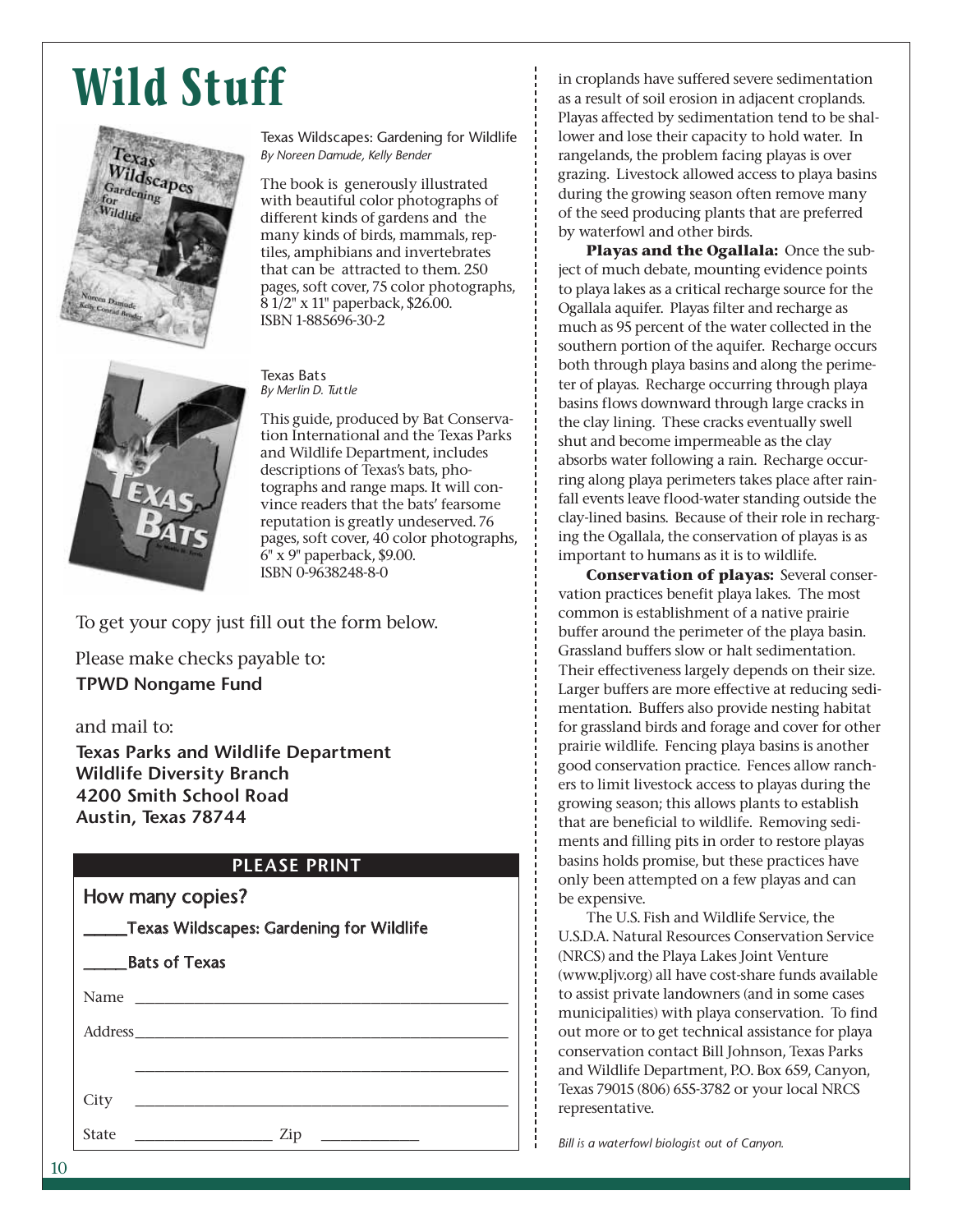#### *[Continued from the Back Porch]*

10% left in the Panhandle, I think is where one would think the song "Home on the Range" originated, are home to Black-tailed Prairie Dogs, Burrowing Owls, Desert Mule Deer, Swift Fox, Pronghorn Antelope and numerous grassland birds. Any of these critters can be seen on a leisurely drive through the western Panhandle. It is truly a place where the deer and the antelope play.

Have you ever heard someone say "watch that first step, cause it's a doozy?" I think it was first mentioned after the first explorer traveled east in the Panhandle off of the caprock. Traveling east off the High Plains the topography takes a precipitous drop in elevation into the Rolling Plains. Below the escarpment the vegetation is quite different — more brush, more water, more protection from the environment. In 1876 Charlie Goodnight, the veteran Texas cattleman, entered the Palo Duro Canyon by way of an old Comanche Indian Trail to establish the first ranch in this area. During some earlier excursions in this area, Goodnight knew that the canyon, fenced in by the overhanging caprock, was an ideal spot for a ranch as it furnished water and shelter in the winter and the adjacent plains above the caprock provided ideal grazing in the summer.

After graduating college, my first job was a range conservationist for the Soil Conservation Service (now the Natural Resources Conservation Service) in the Rolling Plains. My job took me into those places described by and settled by Goodnight. I was in absolute awe the first time I saw the "canyon." Its steep red sides with streaks of white gyp rock, dotted with red berry juniper made a young man's adventurous mind fill with what could be, has been and are the Palo Duro stories, legends and lore. At the bottom of the canyon and off of most of the caprocks major drainages in the Rolling Plains are riparian areas, actually rivers whose names are as colorful as the land around them, such as the Red River, Prairie Dogtown Fork of the Red River, Salt Fork of the Red River, Canadian River, North, South and Middle Pease Rivers, Salt Fork of the Brazos and the Double Mountain Fork of the Brazos, whose towering cottonwood trees growing in their bottoms likely served as shade for early pioneers and explorers, or at least I'd like to think they did. They now serve as shade for a few cattle, wild hogs and roosting sites for Rio Grande turkey, and nesting sites for Mississippi Kites.

Unlike the High Plains which can be described as an open, grassy plain I describe the Rolling Plains as a mid-grass prairie with a dominant mesquite and cedar over story with scattered farmland. Cotton is king in this country and many

acres of native habitat have been converted to farm this commodity. However, since the advent of the Conservation Reserve Program, a good bit of it has been converted back to grassland which provides habitat to a myriad of grassland species. This is a good thing. Its rolling red plains are home to growing numbers of white-tailed and Mule Deer, Wild Turkey, Quail and Feral Hogs. Because of the mosaic nature of the cropland and rangeland interspersion, wildlife habitat is in good supply. This eco region may be one of the best places to find an abundance of bobwhite quail which seem to be diminishing in other regions of the state. Landowners and producers who have economically benefited from this game bird are actively trying to manage their habitat to at least maintain and/or increase their numbers. And who'd have ever thought you could find turkey in the Panhandle. This eastern part of the state boasts some of the largest flocks of Rio Grande turkey in the state.

Just below the caprock, just north of Quitaque in Briscoe County is the home of the State Bison Herd. The herd occupies a small portion of Caprock Canyons State Park and is enclosed by what some would call a Jurassic Park fence. Believe me after helping with the annual working of these furry beasts a couple of times, it is needed. These are unique animals in their genetic makeup as well as their history and just being a part of the Panhandle fauna. It is an honor that the Texas Parks and Wildlife Department is the custodian of this resource. Careful management and husbandry of these animals will help ensure that they will be around for years to come and continue to identify them as key species of the southern Great Plains.

As a Regional Director for Wildlife Region 1 which encompasses all of West Texas and the Panhandle I hear from a number of staff working in the Panhandle just how great it is to be working there primarily because of the diversity of wildlife to work with. Tell me, where in Texas can you go that has two species of deer, two species of Quail, Ring-necked Pheasant, Lesser Prairie Chicken, Rio Grande Turkey, Pronghorn Antelope, Bison, Black Bear, Aoudad Sheep and Feral Hogs, Elk on occasion, over 440 bird species including thousands upon thousands of ducks, geese, cranes and other migratory birds and species of concern like Black-tailed Prairie Dogs, Swift Fox, Ferruginous Hawks and the Mountain Plover? Well, the Texas Panhandle of course. If your travels ever take you into this end of the state, slow down, stop, visit and enjoy the country side, the history, the wildlife and the people of the Panhandle. You'll be glad you did.

*Ruben is Director of Wildlife Region 1 out of San Angelo.*

## **Book Reviews**

*Review by Paul Robertson*



Schmidly, David J., Robert J. Pots and Andrew Sansom. 2002. *Texas Natural History: A Century of Change.* Texas Tech University Press. ISBN 0-8967246-97-0.

Many Texans care deeply about<br>their natural heritage - the<br>ecosystems and biological div<br>sity of which we are a part - and many their natural heritage – the ecosystems and biological diverworry that we are slowly loosing that great natural legacy so gradually that we won't know what we've lost until much of it is gone. Even worse, some fear it will slip away without our even noticing. Imperceptibility is part of the problem, but the lack of historical reference points against which to measure change has hindered our ability to speak intelligently and convincingly to many of those changes.

In his new book, Texas Natural History: A Century of Change, David Schmidly uses the published and unpublished records, field notes and photographs from the most thorough survey of Texas ever conducted (1899-1905), plus the work of many other early naturalists, to establish an ecological baseline. As he notes, it is an imperfect baseline because the system has already been impacted substantially by both Native Americans and early colonists. Nonetheless, Schmidly's own personal experience in Texas and his analysis of complex changes builds solid ground upon which to gain the ecological perspective needed to assess both the positives and negatives of change over the last century. This perspective and data will be used to gear up for the work necessary to restore the systems which have been degraded for so long.

Included in the book is an annotated, complete reprinting of Vernon Bailey's long out-of-print Biological Survey of Texas, originally published in 1905 as a part of the famous North American Fauna series.

This book is a must-read for anyone interested in what it was like, what changed it, and insights as to what those changes have meant to the ecological systems in which we live.

*Paul is the Nongame and Rare Species program leader in the Austin offices.*